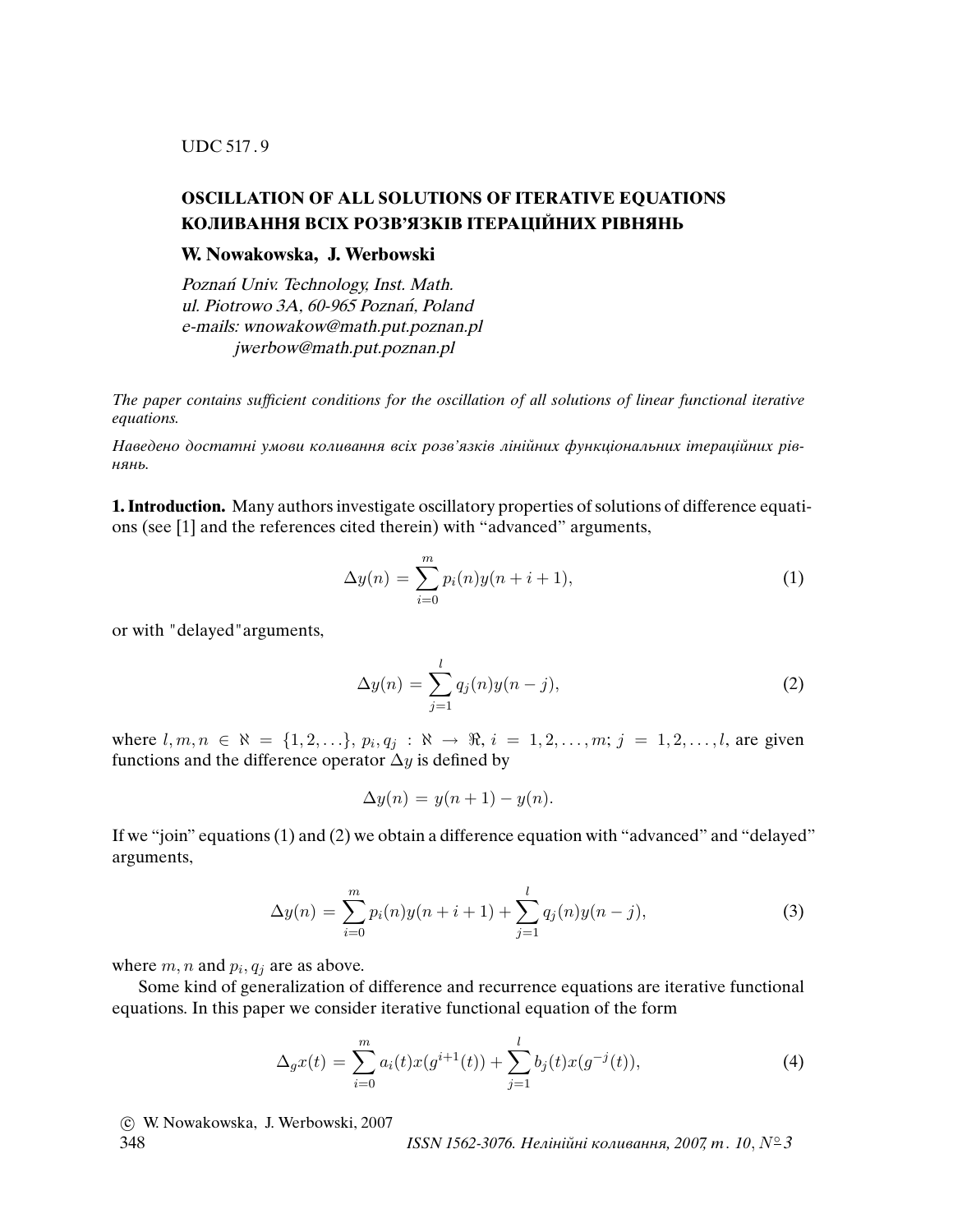where  $t \in \Im$ ,  $\Im$  is an unbounded subset of  $\Re_+ = [0, \infty)$ ,  $m \geq 0$ ,  $l \geq 1$ . The difference operator  $\Delta_g$  is defined by  $\Delta_g x(t) = x(g(t)) - x(t)$ . The functions  $a_i, b_j : \Im \rightarrow \Re_+, i = 0, 1, \ldots, m;$  $j = 1, 2, \ldots, l$ , and  $g : \Im \rightarrow \Im$  are given and x is an unknown real-valued function. By  $g^m$  we mean the  $m$ -th iterate of the function  $g$ , i.e.,

$$
g^{0}(t) = t,
$$
  $g^{m+1}(t) = g(g^{m}(t)),$   $t \in \Im,$   $m = 0, 1, ....$ 

By  $g^{-1}$  we mean the inverse function to g and  $g^{-m-1}(t) = g^{-1}(g^{-m}(t))$ . In the whole paper the upper indices at the sign of a function will denote iterations. In each instance we have the relation  $g^1(t) = g(t)$ . We also assume that

$$
g(t) \neq t
$$
 and  $\lim_{t \to \infty} g(t) = \infty$ ,  $t \in \Im$ . (5)

Moreover we assume that  $q$  has an inverse function.

By a solution of equation (4) we mean a function  $x : \Im \rightarrow \Re$  such that  $\sup\{|x(s)| : s \in \mathbb{R}\}$  $\in \Im_{t_0} = [t_0, \infty) \cap \Im \} > 0$  for any  $t_0 \in \Re_+$  and x satisfies (4) on  $\Im$ .

A solution x of equation (4) is called oscillatory if there exists a sequence of points  $\{t_n\}_{n=1}^{\infty}$ ,  $t_n \in \Im$ , such that  $\lim_{n\to\infty} t_n = \infty$  and  $x(t_n)x(t_{n+1}) \leq 0$  for  $n = 1, 2, \ldots$  Otherwise it is called nonoscillatory.

As usual we take  $\sum_{i=1}^{k-1}$  $j=k$  $a_j = 0$  and  $\prod^{k-1}$  $j=k$  $a_j = 1$ .

In this paper we investigate oscillatory properties of solutions of equation (4). The same problem for functional equations has been considered in  $[2-7]$  and for equations (1) and (2) for example in  $[1, 8-13]$ . The aim of this paper is to present new oscillation criteria for equation  $(4).$ 

Let us observe that in the particular case, i.e.,  $\Im = \aleph$  and  $q(t) = t + 1$  from equation (4) we get equation (3). In the end of this paper we give an application of the obtained results to recurrence equations.

In our considerations the following lemma will be useful.

**Lemma 1.** Consider the functional inequality

$$
x(g(t)) \ge p(t)x(t) + q(t)x(g^{k+1}(t))
$$
\n(6)

where  $k \geq 1$ ,  $p, q : \Im \rightarrow \Re_+$ , and g satisfies condition (5). If

$$
\liminf_{S \ni t \to \infty} \sum_{i=0}^{k-1} q(g^i(t)) \prod_{j=1}^k p(g^{i+j}(t)) > \left(\frac{k}{k+1}\right)^{k+1}
$$
 (7)

or

$$
\limsup_{S \ni t \to \infty} \sum_{i=0}^{k} q(g^{i}(t)) \prod_{j=1}^{k} p(g^{i+j}(t)) \times \times \left\{ 1 + \sum_{l=1}^{i} q(g^{k+l}(t)) \prod_{m=1}^{k} p(g^{k+l+m}(t)) \right\} > 1,
$$
\n(8)

then the functional inequality (6) has not positive solutions for large  $t \in \Im$ .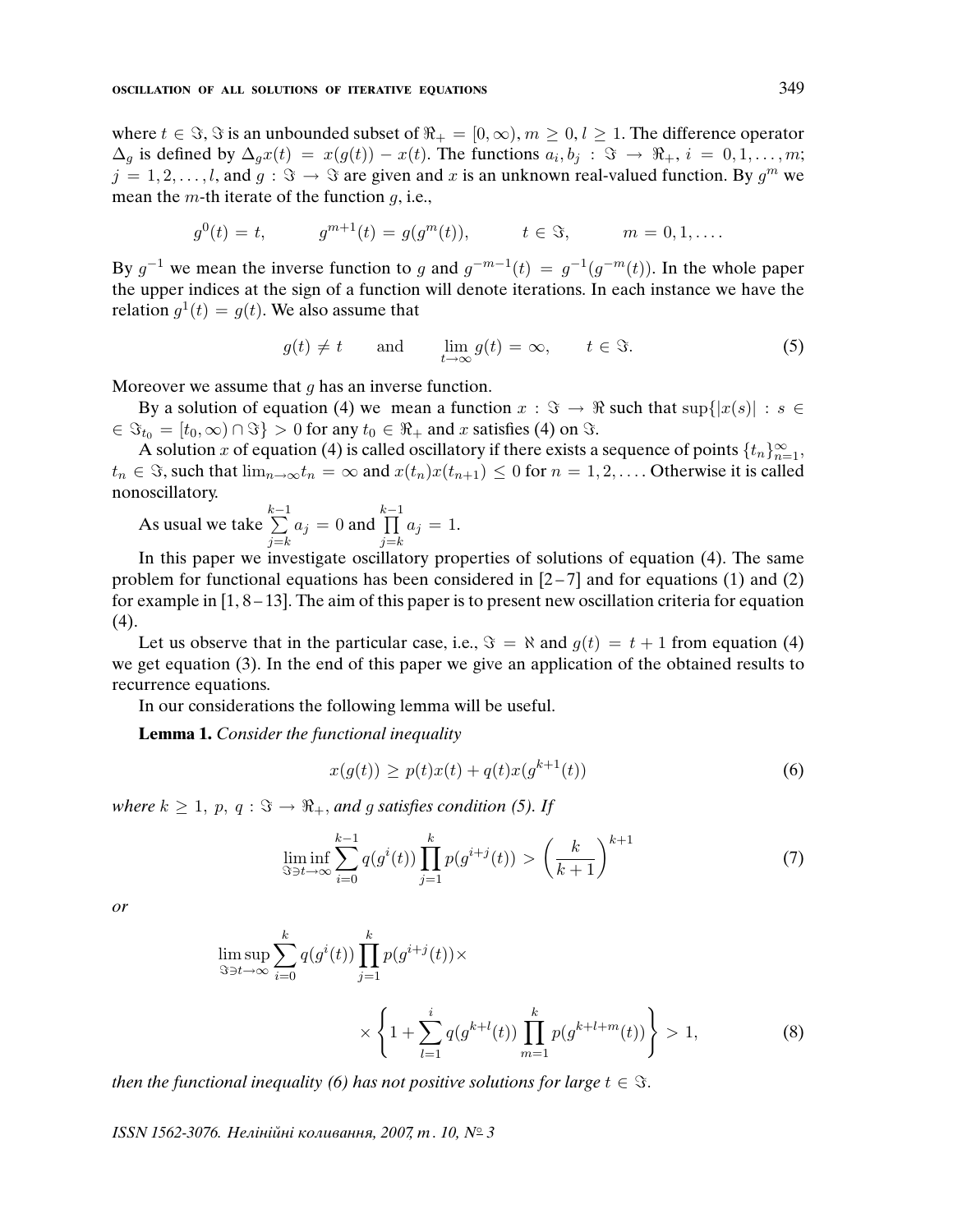Condition (7) comes from [3] and (8) follows from Theorem 2 of [4]. Similarly we have the following lemma (see [5]).

**Lemma 2.** Consider the functional inequality

$$
x(g^{k}(t)) \ge p(t)x(g^{k+1}(t)) + q(t)x(t)
$$
\n(9)

where  $k \geq 1$ , and p, q and g are as previously. If

$$
\liminf_{s \to t \to \infty} \sum_{i=0}^{k-1} q(g^{-i}(t)) \prod_{j=1}^k p(g^{-i-j}(t)) > \left(\frac{k}{k+1}\right)^{k+1}
$$
(10)

or

$$
\limsup_{S \ni t \to \infty} \sum_{i=0}^{k} q(g^{-i}(t)) \prod_{j=1}^{k} p(g^{-i-j}(t)) \times \left\{ 1 + \sum_{l=1}^{i} q(g^{-k-l}(t)) \prod_{m=1}^{k} p(g^{-k-l-m}(t)) \right\} > 1,
$$
\n(11)

then the functional inequality (9) has not positive solutions for large  $t \in \Im$ .

To prove our main results we will also need the following.

**Lemma 3.** Let, for sufficiently large  $t \in \Im_{t_1}$ ,

$$
\sum_{i=0}^{k-1} q(g^i(t)) \prod_{j=1}^k p(g^{i+j}(t)) \ge \delta > 0, \qquad \delta < \left(\frac{k}{k+1}\right)^{k+1}.
$$
 (12)

Then every nonoscillatory solution  $x(t) > 0, t \in \Im_{t_2}, t_2 \geq t_1$  of inequality (6) satisfies the following inequality:

$$
p(t)x(t) \geq \delta x(g(t)) \quad \text{for} \quad t \in \mathfrak{S}_{t_3}, \quad t_3 \geq t_2.
$$

**Proof.** Suppose that  $x(t) > 0, t \in \mathcal{F}_{t_2}$ , is a nonoscillatory solution of inequality (6). Then also in view of assumption (5) imposed on the function g there exists a point  $t_3 \geq t_2$  such that  $x(g^{i}(t)) > 0, i \in \{1, 2, ..., k + 1\}$ , and  $t \in \Im_{t_3}$ . Thus from inequality (6) we get

$$
x(g(t)) \ge p(t)x(t)
$$

which gives, for  $i \in \{1, 2, \ldots, k+1\}$ ,

$$
x(g^{i}(t)) \geq x(t) \prod_{j=0}^{i-1} p(g^{j}(t))
$$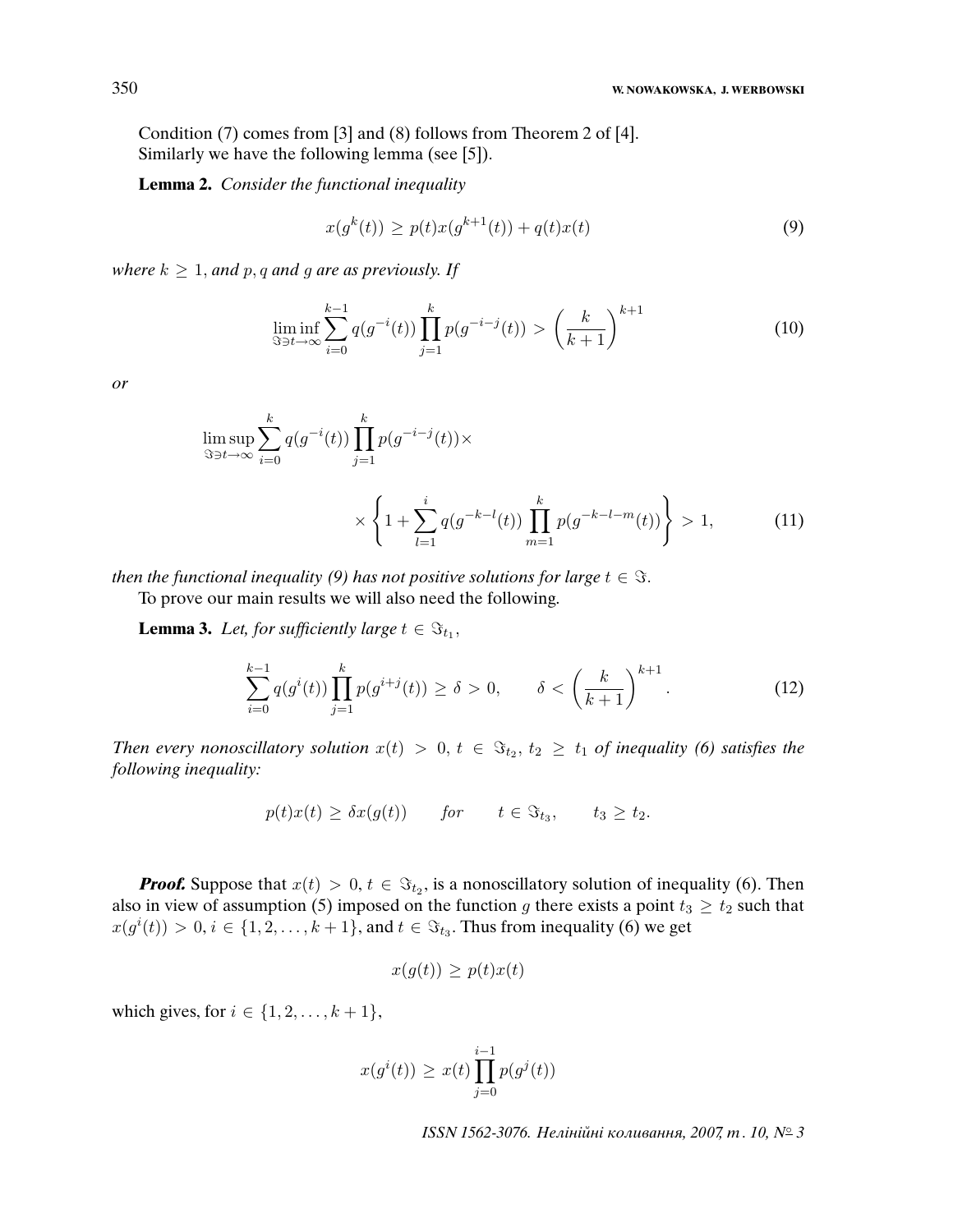and

$$
x(g^{i+k+1}(t)) \ge x(g^{k+1}(t)) \prod_{j=k+1}^{k+i} p(g^j(t)), \qquad i = 1, 2, \dots, k+1.
$$
 (13)

From (6) we obtain, for  $i = 1, 2, \ldots, k + 1$  and  $t \in \Im_{t_4}, t_4 \geq t_3$ ,

$$
x(g^{i+1}(t)) \ge p(g^i(t))x(g^i(t)) + q(g^i(t))x(g^{k+i+1}(t)).
$$
\n(14)

Multiplying both sides of this inequality by  $\prod^{k-1}$  $j=i+1$  $p(g^j(t))$  and summing up from  $i = 0$  to  $k - 1$ we obtain

$$
x(g^{k}(t)) \geq x(t) \prod_{j=0}^{k-1} p(g^{j}(t)) + \sum_{i=0}^{k-1} q(g^{i}(t)) \prod_{j=i+1}^{k-1} p(g^{j}(t)) x(g^{k+i+1}(t)).
$$

Multiplying both sides of above inequality by  $p(g^k(t))$  we get

$$
p(g^{k}(t))x(g^{k}(t)) \geq \sum_{i=0}^{k-1} q(g^{i}(t)) \prod_{j=i+1}^{k} p(g^{j}(t))x(g^{k+i+1}(t))
$$

and from (13)

$$
p(g^{k}(t))x(g^{k}(t)) \geq \sum_{i=0}^{k-1} q(g^{i}(t)) \prod_{j=i+1}^{k+i} p(g^{j}(t))x(g^{k+1}(t)).
$$

In view of assumption (12) we have

$$
p(g^k(t))x(g^k(t)) \ge \delta x(g^{k+1}(t)).
$$

Hence

$$
p(t)x(t) \geq \delta x(g(t)).
$$

Above inequality concludes the proof.

Similarly we can prove the following lemma.

**Lemma 4.** Suppose that for sufficiently large  $t \in \Im_{t_1}$  inequality

$$
\sum_{i=0}^{k-1}q(g^{-i}(t))\prod_{j=1}^kp(g^{-i-j}(t))\geq \delta>0,\qquad \delta<\left(\frac{k}{k+1}\right)^{k+1},
$$

is true. Then every nonoscillatory solution  $x(t) > 0$ ,  $t \in \Im_{t_2}$ , of inequality (9) satisfies for sufficiently large  $t \in \Im_{t_3}, t_3 \geq t_2$ , the following inequality:

$$
p(t)x(g^{k+1}(t)) \geq \delta x(g^k(t)).
$$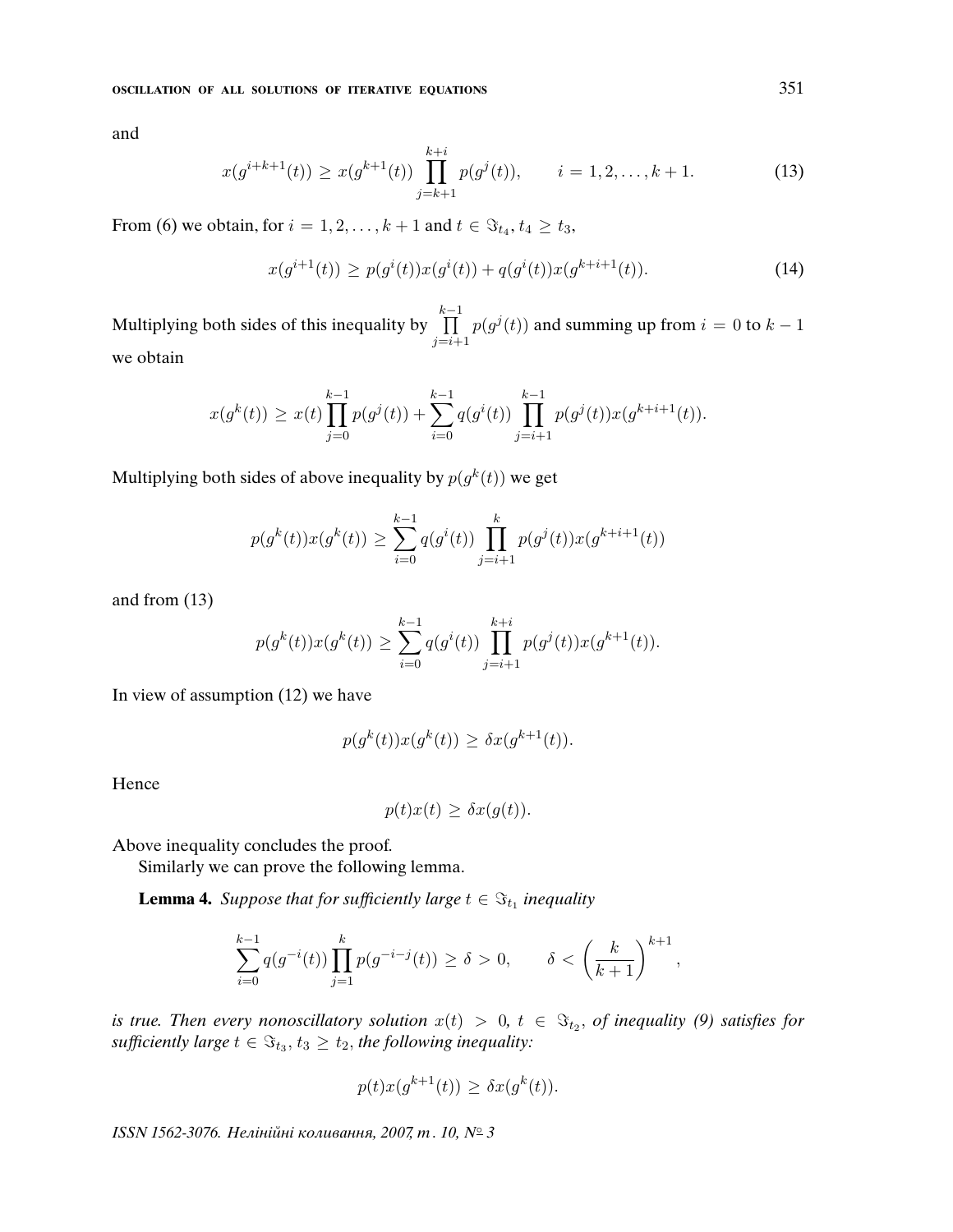### 352 **W. NOWAKOWSKA, J. WERBOWSKI**

**2. Main results.** Notice that if in equation (4) one of the coefficients satisfies  $a_k(t) > 1$ ,  $k = 0, 1, \ldots, m$ , then equation (4) has only oscillatory solutions.

So, further we will consider equation (4) with the assumption  $a_k(t) < 1, k = 0, 1, \ldots, m$ .

We may observe that equation (4) has the form

$$
[1 - a_0(t)]x(g(t)) = a_1(t)x(g^2(t)) + a_2(t)x(g^3(t)) + \dots + a_m(t)x(g^{m+1}(t)) ++ x(t) + b_1(t)x(g^{-1}(t)) + b_2(t)x(g^{-2}(t)) + \dots + b_l(t)x(g^{-l}(t)),
$$

where the coefficients  $a_k(t)$ ,  $b_i(t)$  and l, m are as before. Thus,

$$
x(g(t)) = \sum_{i=1}^{m} A_i(t)x(g^{i+1}(t)) + \sum_{j=0}^{l} B_j(t)x(g^{-j}(t)), \qquad l \ge 0, \quad m \ge 1,
$$
 (15)

where

$$
A_i(t) = \frac{a_i(t)}{1 - a_0(t)} \ge 0, \qquad i = 1, 2, \dots, m,
$$

and

$$
B_j(t) = \frac{b_j(t)}{1 - a_0(t)} \ge 0, \quad j = 1, 2, \dots, l, \quad B_0(t) = \frac{1}{1 - a_0(t)} > 0.
$$

Further we will assume that inequalities are satisfied for sufficiently large  $t \in \Im$ .

Now we present sufficient conditions for all solutions of equation (15) to by oscillatory. Let us start with the following.

**Theorem 1.** If  $l \leq m$  and

$$
\liminf_{S \ni t \to \infty} \sum_{i=0}^{m-1} Q(g^i(t)) \prod_{j=1}^m P(g^{i+j}(t)) > \left(\frac{m}{m+1}\right)^{m+1}
$$
(16)

or

$$
\limsup_{S \ni t \to \infty} \sum_{i=0}^{m} Q(g^{i}(t)) \prod_{j=1}^{m} P(g^{i+j}(t)) \times \times \left\{ 1 + \sum_{k=1}^{i} Q(g^{k+m}(t)) \prod_{s=1}^{m} P(g^{m+k+s}(t)) \right\} > 1,
$$
\n(17)

where

$$
P(t) = B_0(t) + \sum_{k=1}^{l} B_k(t) A_k(g^{-k-1}(t))
$$
\n(18)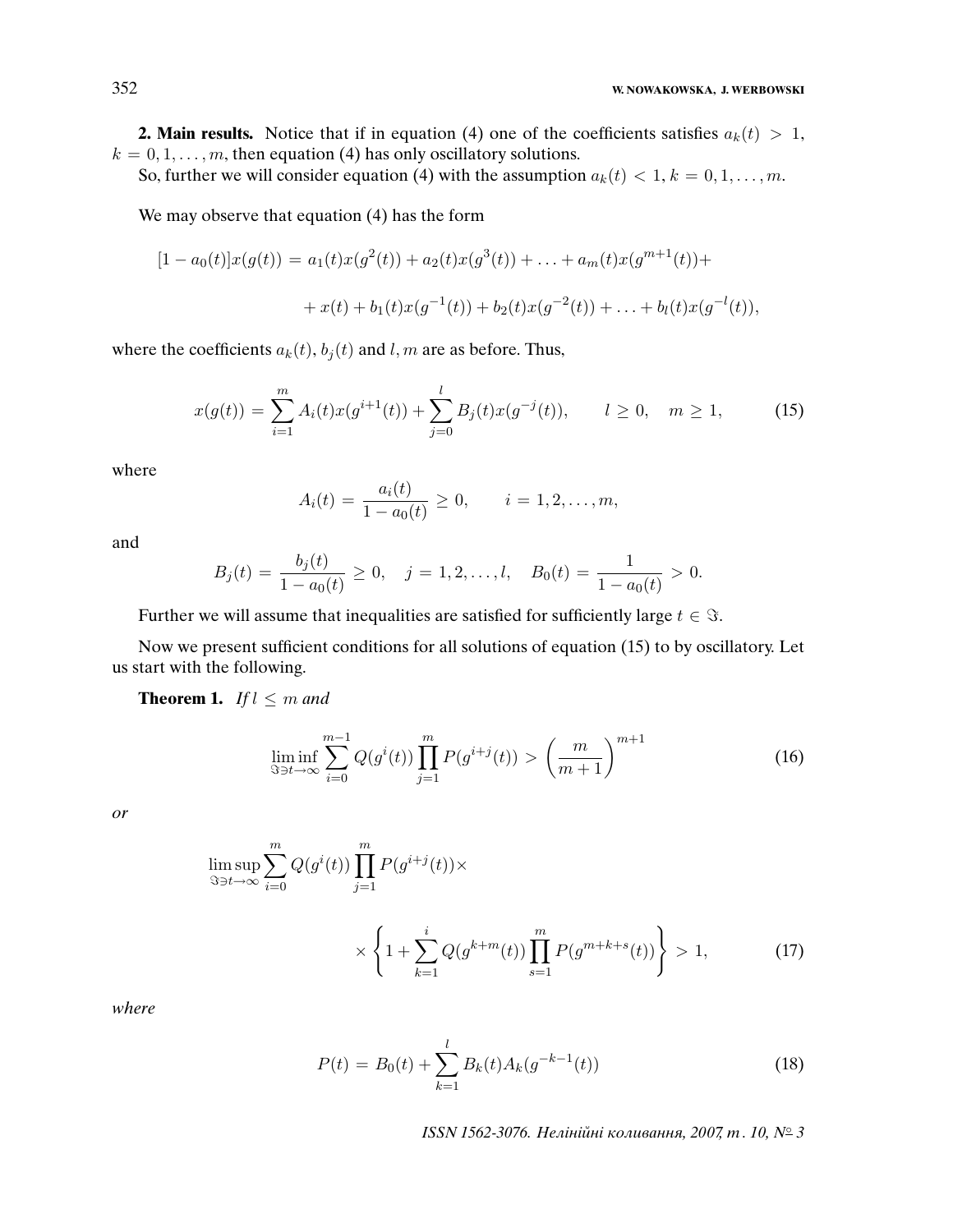and

$$
Q(t) = \sum_{k=1}^{m-1} A_k(t) A_{m-k}(g^k(t)) + A_m(t),
$$
\n(19)

### then equation (15) possesses only oscillatory solutions.

**Proof.** Suppose that x is a nonoscillatory solution of (15) and let  $x(t) > 0$ . Then, in view of assumption (5) about the function g and positivity of the functions  $A_k(t)$  and  $B_k(t)$ , from equation (15) we have

$$
x(g(t)) \ge A_i(t)x(g^{i+1}(t)), \qquad i = 1, 2, \dots, m.
$$
 (20)

Hence,

$$
x(g^{k+1}(t)) \ge A_i(g^k(t))x(g^{k+1+i}(t))
$$
 for  $1 \le k \le m$ .

Thus

$$
x(g^{k+1}(t)) \ge A_{m-k}(g^k(t))x(g^{m+1}(t)) \quad \text{for} \quad 0 \le k \le m-1. \tag{21}
$$

Similarly from inequality (20) we have for  $l \leq m$  that

$$
x(g^{-k}(t)) \ge A_k(g^{-k-1}(t))x(t) \quad \text{for} \quad 1 \le k \le m. \tag{22}
$$

Using now inequalities (21) and (22) in (15) we obtain

$$
x(g(t)) \ge \left\{ \sum_{k=1}^{m-1} A_k(t) A_{m-k}(g^k(t)) + A_m(t) \right\} x(g^{m+1}(t)) +
$$
  
+ 
$$
\left\{ B_0(t) + \sum_{k=1}^{l} B_k(t) A_k(g^{-k-1}(t)) \right\} x(t)
$$

and

$$
x(g(t)) \ge P(t)x(t) + Q(t)x(g^{m+1}(t)).
$$
\n(23)

Applying now Lemma 1 to the above inequality, in view of assumptions (16) and (17) we obtain a contradiction to the fact that  $x(t)$  is a positive solution of equation (15). Thus the theorem is proved.

**Remark 1.** From conditions (16) and (17) of Theorem 1 it follows that the coefficients  $a_i$ ,  $i = 0, 1, \ldots, m$ , make an essential influence on oscillation of solutions of equation (15) the coefficients  $b_j$ ,  $j = 1, 2, \ldots, l$ . Let us observe that if in equation (4) all coefficients  $b_j = 0$  for  $j = 1, 2, \ldots, l$  (then in equation (15)  $B_i(t) \equiv 0$  for  $k = 1, 2, \ldots, l$  and  $B_0 \not\equiv 0$ ) conditions (16) and (17) take the following respective forms:

$$
\liminf_{S \ni t \to \infty} \sum_{i=0}^{m-1} Q(g^i(t)) \prod_{j=1}^m B_0(g^{i+j}(t)) > \left(\frac{m}{m+1}\right)^{m+1}
$$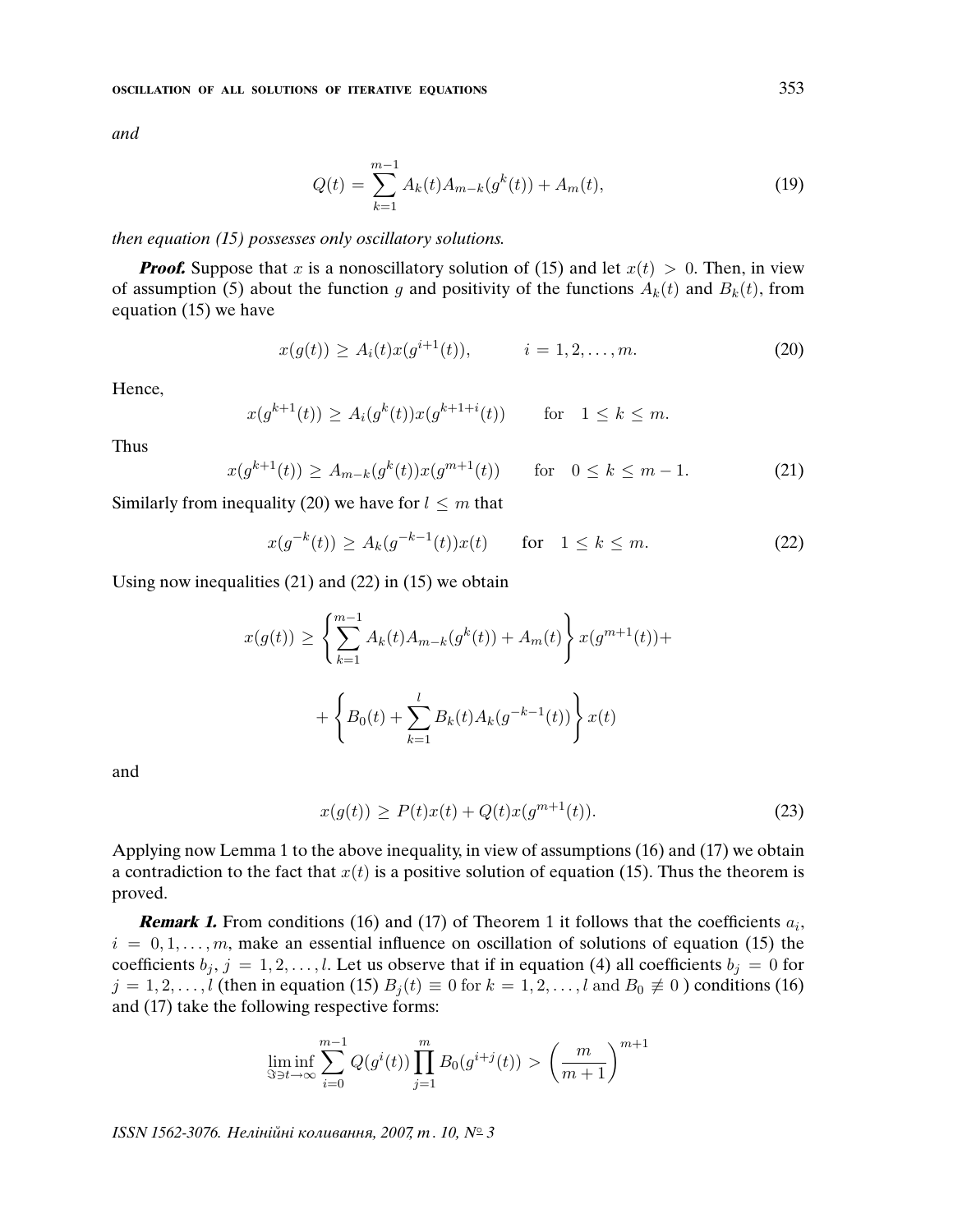> 1,

$$
\begin{aligned} \limsup_{\Im\ni t\to\infty}\sum_{i=0}^m Q(g^i(t))\prod_{j=1}^m B_0(g^{i+j}(t)) \times\\ \times \left\{1+\sum_{k=1}^i Q(g^{k+m}(t))\prod_{s=1}^m B_0(g^{m+k+s}(t))\right\} \end{aligned}>
$$

where  $Q(t)$  is as before. The above conditions could be satisfied and depend only on the coefficients  $a_i$ . On the other hand, in case where in equation (4) all the coefficients  $a_i \equiv 0$  for  $i = 0, 1, \ldots, m$ , the left-hand sides of conditions (16) and (17) equal to zero independly of the coefficients  $b_j$ .

Now we give sufficient conditions for all solutions of equation (15) to be oscillatory which can be applied when inequality  $l \leq m$  is not satisfied.

**Theorem 2.** Suppose that  $l \geq m-2, m \geq 3$ , and

$$
\liminf_{\Im \ni t \to \infty} \sum_{i=0}^{l} S(g^{-i}(t)) \prod_{j=1}^{l+1} R(g^{-i-j}(t)) > \left(\frac{l+1}{l+2}\right)^{l+2} \tag{24}
$$

or

$$
\limsup_{S \ni t \to \infty} \sum_{i=0}^{l+1} S(g^{-i}(t)) \prod_{j=1}^{l+1} R(g^{-i-j}(t)) \times \times \left\{ 1 + \sum_{k=1}^{i} S(g^{-k-l-1}(t)) \prod_{s=1}^{l+1} R(g^{-k-l-s-1}(t)) \right\} > 1,
$$
 (25)

where

$$
R(t) = A_1(g^{l}(t)) + \sum_{k=2}^{m} A_k(g^{l}(t))B_{k-2}(g^{l+k}(t))
$$
\n(26)

and

$$
S(t) = \sum_{k=0}^{l-1} B_k(g^l(t)) B_{l-k}(g^{l-k-1}(t)) + B_l(g^l(t)).
$$
\n(27)

Then every solution of equation (15) oscillates.

**Proof.** Suppose that  $x(t) > 0$  is a nonoscillatory solution of equation (15). Then, similarly as in the proof of Theorem 1, in view of assumption  $(5)$  on the function g and positivity of the functions  $A_k(t)$  and  $B_k(t)$  from equation (15) we obtain

$$
x(g(t)) \geq B_i(t)x(g^{-i}(t)), \qquad i = 0, 1, \ldots, l.
$$

ISSN 1562-3076. Нелінійні коливання, 2007, т. 10, № 3

or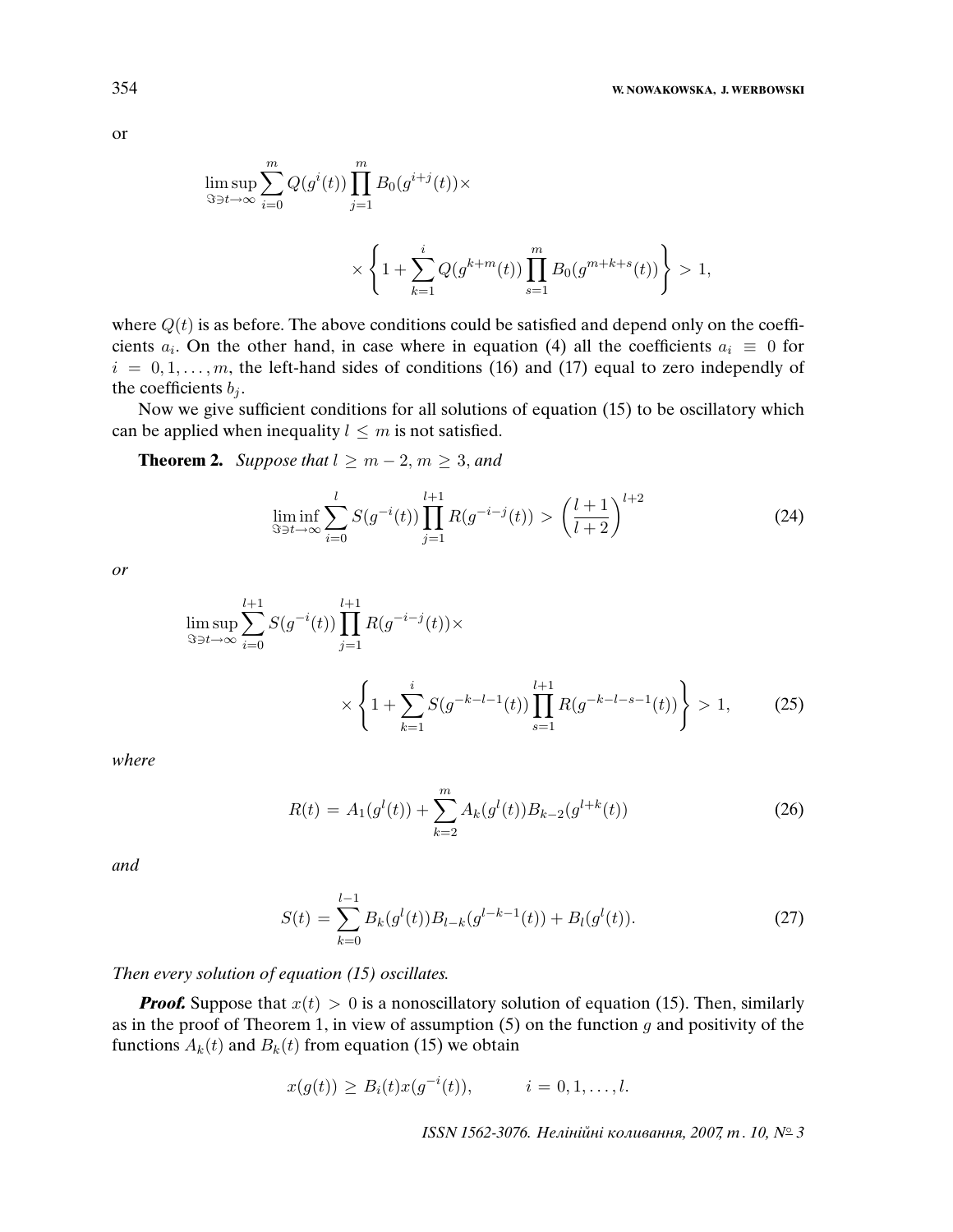Hence we get

$$
x(g^{-k}(t)) \ge B_{l-k-1}(g^{-k-1}(t))x(g^{-l}(t)), \qquad 0 \le k \le l-1,
$$
\n(28)

and, for  $m \leq l+2$ ,

$$
x(g^{k+1}(t)) \ge B_{k-2}(g^k(t))x(g^2(t)), \qquad 2 \le k \le m.
$$
 (29)

Applying now inequalities (28) and (29) in (15) we have

$$
x(g(t)) \ge \left\{ A_1(t) + \sum_{k=2}^m A_k(t) B_{k-2}(g^k(t)) \right\} x(g^2(t)) +
$$
  
+ 
$$
\left\{ \sum_{k=0}^{l-1} B_k(t) B_{l-k-1}(g^{-k-1}(t)) + B_l(t) \right\} x(g^{-l}(t))
$$

and

$$
x(g^{l+1}(t)) \ge R(t)x(g^{l+2}(t)) + S(t)x(t).
$$
\n(30)

Thus, in view of (24), (25) and Lemma 2, the above inequality cannot possess a positive solution. We get a contradiction which completes the proof.

**Remark 2.** Let us observe that Theorems 1 and 2 have "common area", i.e., both could be applied for  $l = m - 2$ ,  $l = m - 1$  and  $l = m$ . But Theorems 1 and 2 are independent. To prove this, we consider a functional equation of the form

$$
x(t+1) = \frac{1}{10}x(t+2) + \frac{1}{t}x(t+3) + [t]^2x(t+4) + tx(t) + \frac{1}{2[t]^2}x(t-1), \qquad t \ge 2.
$$

The above equation has only oscillatory solutions because condition (16) of Theorem 1 is satisfied. However assumption (24) of Theorem 2 is not satisfied. On the other hand, for the functional equation

$$
x(t+1) = \frac{1}{[t]^2}x(t+2) + \frac{t}{2}x(t+3) + \frac{1}{3}x(t+4) + \frac{1}{5}x(t) + \frac{t}{2}x(t-1), \qquad t \ge 2,
$$

condition (16) of Theorem 1 is not fulfilled but the above equation has only oscillatory solutions because condition (24) of Theorem 2 is true.

We present now conditions for all solutions of equation (15) to be oscillatory. These conditions can be applied in the case where the assumptions of Theorems 1 and 2, respectively, are not satisfied.

**Theorem 3.** Let  $l \leq m$  and

$$
\sum_{i=0}^{m-1} Q(g^{i}(t)) \prod_{j=1}^{m} P(g^{i+j}(t)) \ge \delta > 0, \qquad \delta < \left(\frac{m}{m+1}\right)^{m+1}, \tag{31}
$$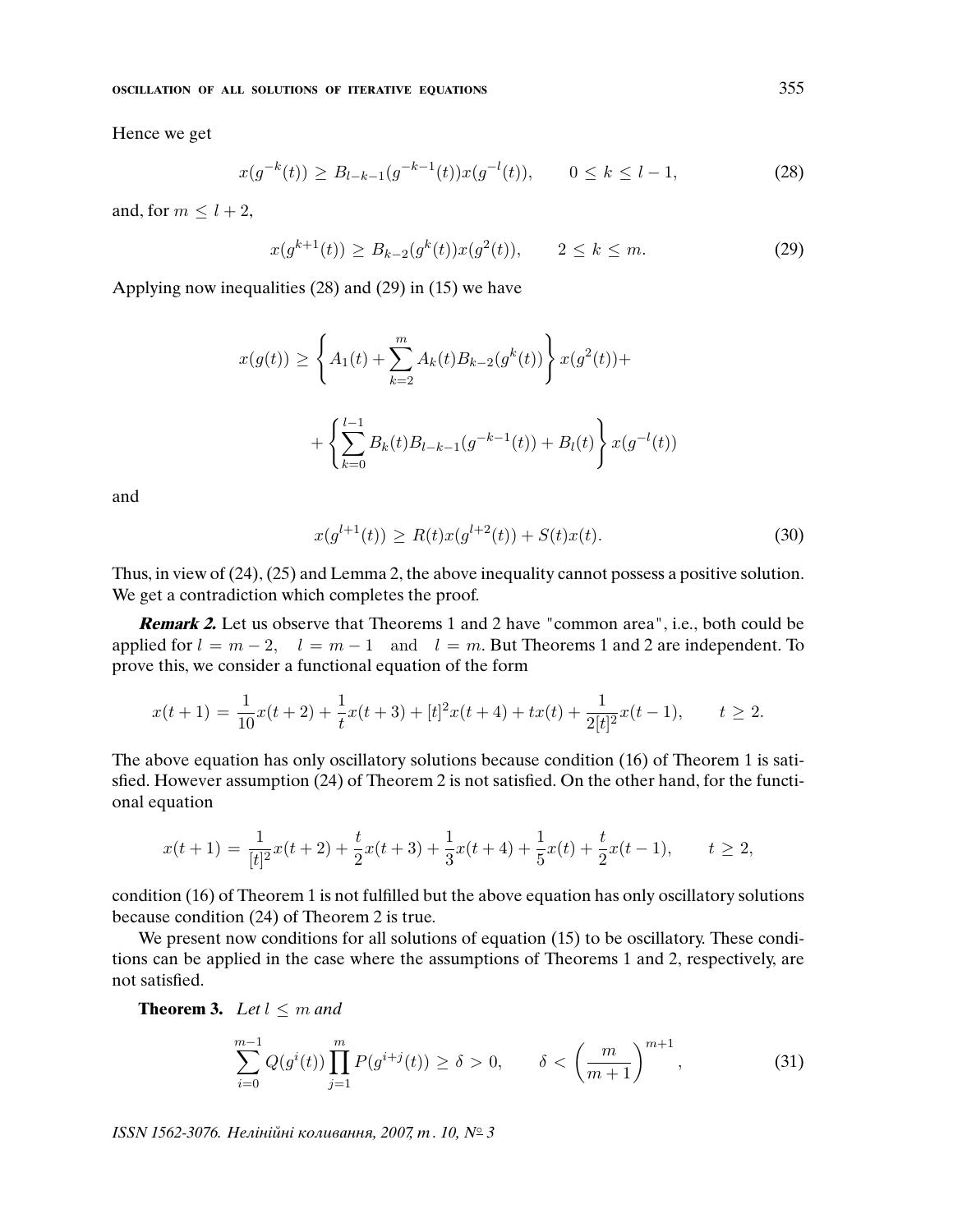### 356 **W. NOWAKOWSKA, J. WERBOWSKI**

where  $P(t)$  and  $Q(t)$  are given by (18) and (19). If

$$
\limsup_{\Im t \to \infty} \sum_{i=0}^{m} Q(g^{i}(t)) \prod_{j=1}^{m} P(g^{i+j}(t)) \times \times \left\{ 1 + \sum_{k=1}^{i} Q(g^{k+m}(t)) \prod_{s=1}^{m} P(g^{m+k+s}(t)) \right\} > 1 - \delta^{m+1}, \quad (32)
$$

then every solution of equation (15) is oscillatory.

**Proof.** Suppose that x is a nonoscillatory solution of (15) and let  $x(t) > 0$ . Then, similarly as in the proof of Theorem 1, inequality (23) is true. Hence we have

$$
x(g(t)) \ge P(t)x(t)
$$

and similarly as in the proof of Lemma 3,

$$
x(g^{i+m+1}(t)) \ge x(g^{m+1}(t)) \prod_{j=m+1}^{m+i} P(g^{j}(t)), \qquad i = 1, 2, \dots, m+1.
$$
 (33)

From (23) for  $i \in \{1, 2, ..., m\}$  we get

$$
x(g^{i+1}(t)) \ge P(g^i(t))x(g^i(t)) + Q(g^i(t))x(g^{m+i+1}(t)).
$$
\n(34)

Multiplying both sides of the above inequality by  $\prod_{i=1}^{m}$  $j=i+1$  $P(g^{j}(t))$  and a subsequent summation from  $i = 1$  to m we obtain

$$
x(g^{m+1}(t)) \ge x(g(t)) \prod_{j=1}^{m} P(g^{j}(t)) + \sum_{i=1}^{m} Q(g^{i}(t)) \prod_{j=i+1}^{m} P(g^{j}(t)) x(g^{m+i+1}(t)).
$$

Applying now inequality (23) we get

$$
x(g^{m+1}(t)) \ge x(t) \prod_{j=0}^{m} P(g^{j}(t)) + Q(t) \prod_{j=1}^{m} P(g^{j}(t)) x(g^{m+1}(t)) +
$$
  
+ 
$$
\sum_{i=1}^{m} Q(g^{i}(t)) \prod_{j=i+1}^{m} P(g^{j}(t)) x(g^{m+i+1}(t)).
$$
 (35)

From (34) we obtain for  $i \in \{1, 2, ..., m\}$  and  $j \in \{0, 1, ..., m\}$  that

$$
x(g^{m+i+1-j}(t)) \ge P(g^{m+i-j}(t))x(g^{m+i-j}(t)) + Q(g^{m+i-j}(t))x(g^{2m+i+1-j}(t))
$$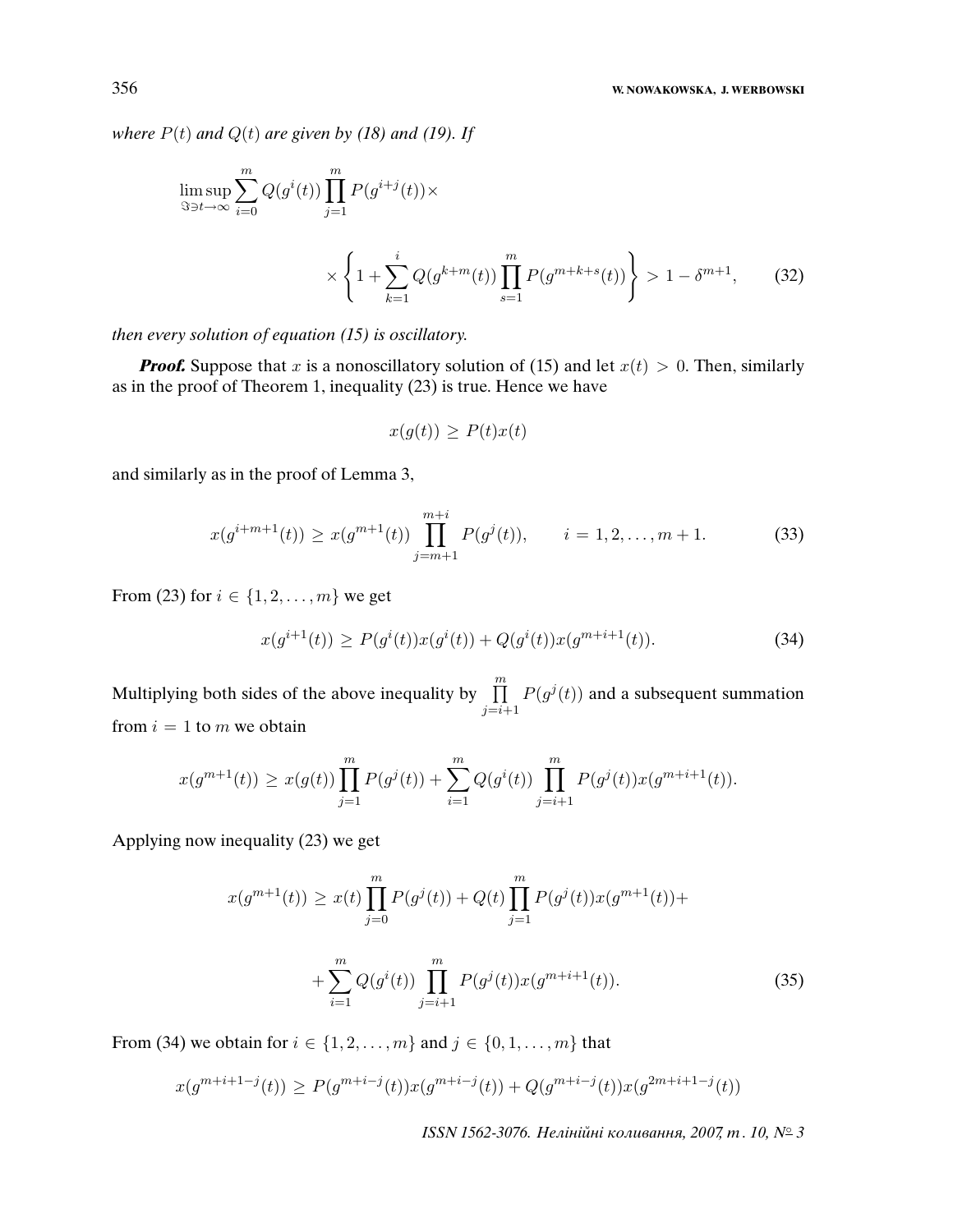and, in view of (33),

$$
x(g^{m+i+1-j}(t)) \ge
$$
  
\n
$$
\ge P(g^{m+i-j}(t))x(g^{m+i-j}(t)) + Q(g^{m+i-j}(t)) \prod_{l=m+1}^{2m+i-j} P(g^l(t))x(g^{m+1}(t)).
$$
\n(36)

Applying now (36) for  $j = 0$  in (35) we have

$$
x(g^{m+1}(t)) \ge x(t) \prod_{j=0}^{m} P(g^{j}(t)) + Q(t) \prod_{j=1}^{m} P(g^{j}(t))x(g^{m+1}(t)) +
$$
  
+ 
$$
\sum_{i=1}^{m} Q(g^{i}(t)) \prod_{j=i+1}^{m} P(g^{j}(t)) \times
$$
  

$$
\times \left\{ P(g^{m+i}(t))x(g^{m+i}(t)) + Q(g^{m+i}(t)) \prod_{l=m+1}^{2m+i} P(g^{l}(t))x(g^{m+1}(t)) \right\}.
$$

Hence,

$$
x(g^{m+1}(t)) \ge x(t) \prod_{j=0}^{m} P(g^{j}(t)) +
$$
  
+  $x(g^{m+1}(t)) \left\{ \sum_{i=0}^{1} Q(g^{i}(t)) \prod_{j=1}^{m} P(g^{i+j}(t)) +$   
+  $\sum_{i=1}^{m} Q(g^{i}(t)) Q(g^{m+i}(t)) \prod_{j=1}^{2m} P(g^{i+j}(t)) \right\} +$   
+  $\sum_{i=2}^{m} Q(g^{i}(t)) \prod_{j=i+1}^{m} P(g^{j}(t)) P(g^{m+i}(t)) x(g^{m+i}(t)).$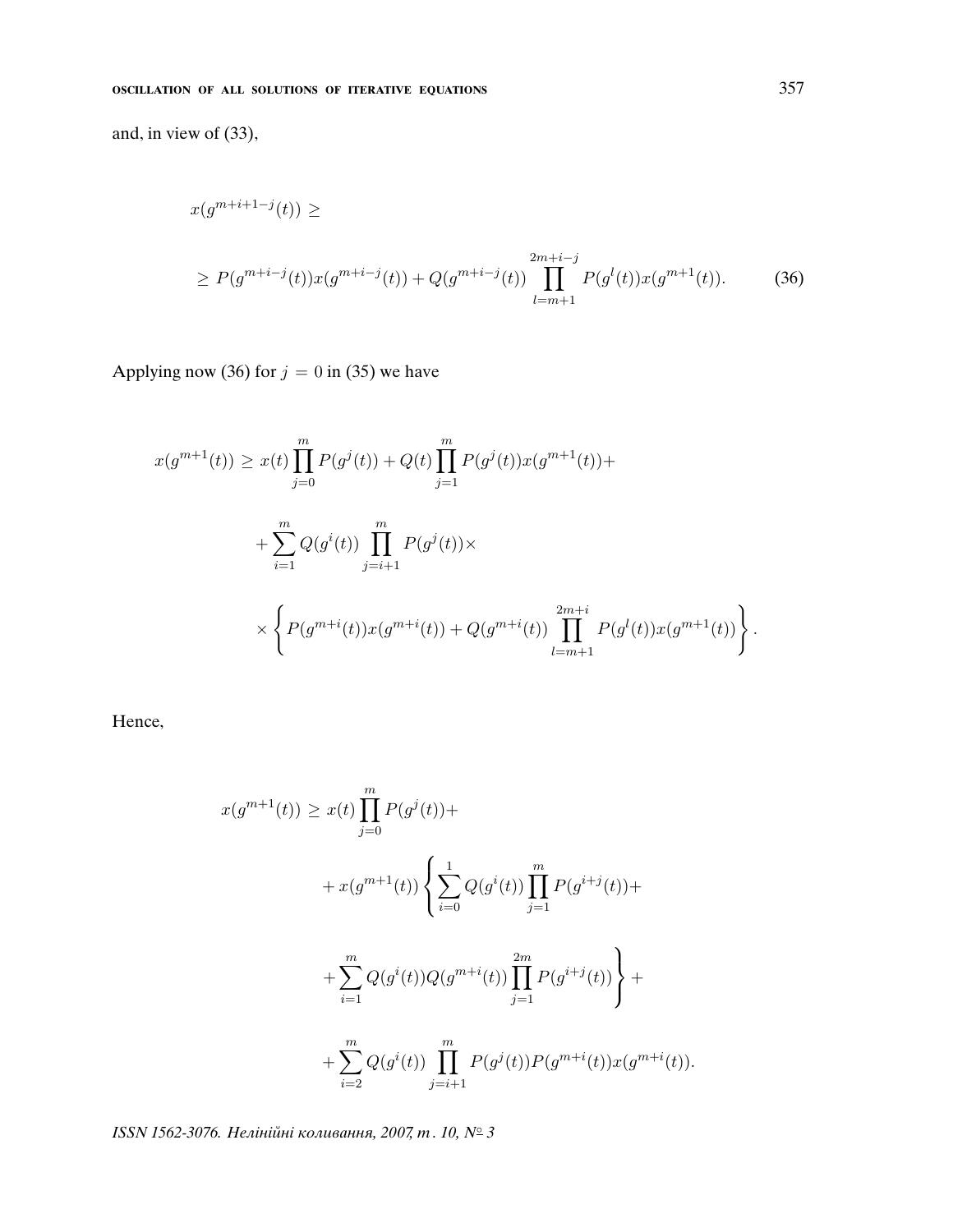Using now (36) for  $j = 1$  in the above inequality we obtain

$$
x(g^{m+1}(t)) \ge x(t) \prod_{j=0}^{m} P(g^{j}(t)) + x(g^{m+1}(t)) \times
$$
  

$$
\times \left\{ \sum_{i=0}^{2} Q(g^{i}(t)) \prod_{j=1}^{m} P(g^{i+j}(t)) + \sum_{i=1}^{m} Q(g^{i}(t)) Q(g^{m+i}(t)) \prod_{j=1}^{2m} P(g^{i+j}(t)) +
$$
  

$$
+ \sum_{i=2}^{m} Q(g^{i}(t)) Q(g^{m+i-1}(t)) P(g^{m+i}(t)) \prod_{j=1}^{2m-1} P(g^{i+j}(t)) \right\} +
$$
  

$$
+ \sum_{i=3}^{m} Q(g^{i}(t)) \prod_{l=0}^{1} P(g^{m+i-l}(t)) \prod_{j=i+1}^{m} P(g^{j}(t)) x(g^{m+i-1}(t)).
$$

Finally we have

$$
x(g^{m+1}(t)) \ge x(t) \prod_{j=0}^{m} P(g^{j}(t)) + x(g^{m+1}(t)) \times
$$
  

$$
\times \left\{ \sum_{i=0}^{m} Q(g^{i}(t)) \prod_{j=1}^{m} P(g^{i+j}(t)) + \sum_{i=1}^{m} Q(g^{i}(t)) Q(g^{m+i}(t)) \prod_{j=1}^{2m} P(g^{i+j}(t)) + \dots + \sum_{i=m-1}^{m} Q(g^{i}(t)) Q(g^{i+2}(t)) \prod_{j=1}^{m+2} P(g^{i+j}(t)) \prod_{s=3}^{m} P(g^{i+s}(t)) +
$$
  

$$
+ Q(g^{m}(t)) Q(g^{m+1}(t)) \prod_{j=1}^{m+1} P(g^{m+j}(t)) \prod_{s=2}^{m} P(g^{m+s}(t)) \right\}.
$$
 (37)

From assumption (31), in view of Lemma 3, we have that a nonoscillatory solution of (23) satisfies the following inequality:

$$
P(t)x(t) \geq \delta x(g(t)).
$$

Hence

$$
\prod_{j=0}^{m} P(g^{j}(t))x(t) \geq \delta^{m+1}x(g^{m+1}(t)).
$$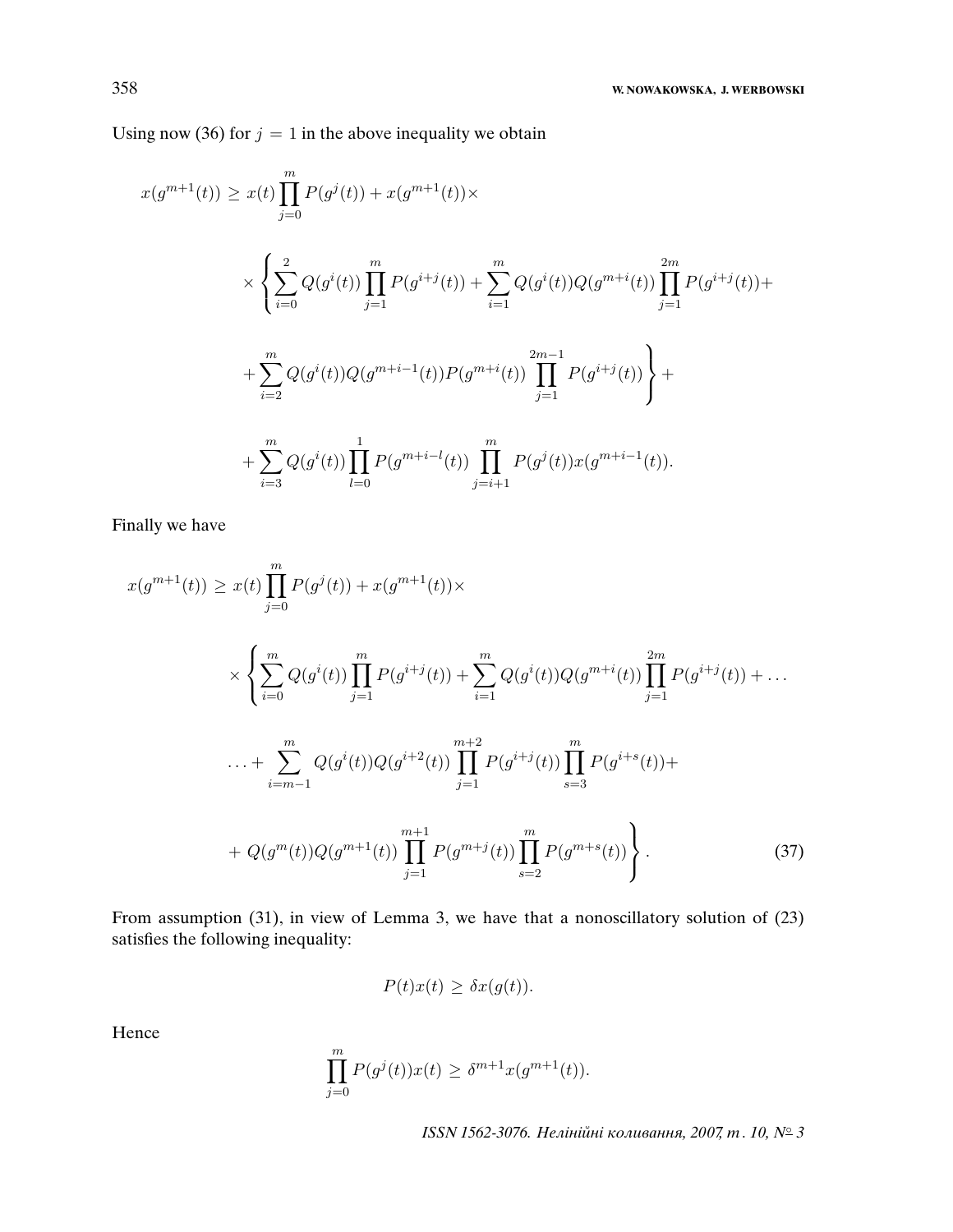Using the above inequality in (37) we obtain

$$
x(g^{m+1}(t)) \geq \delta^{m+1}x(g^{m+1}(t)) + x(g^{m+1}(t)) \times
$$
  

$$
\times \left\{ \sum_{i=0}^{m} Q(g^{i}(t)) \prod_{j=1}^{m} P(g^{i+j}(t)) + \sum_{i=1}^{m} Q(g^{i}(t)) Q(g^{m+i}(t)) \prod_{j=1}^{2m} P(g^{i+j}(t)) + \dots + \sum_{i=m-1}^{m} Q(g^{i}(t)) Q(g^{i+2}(t)) \prod_{j=1}^{m+2} P(g^{i+j}(t)) \prod_{s=3}^{m} P(g^{i+s}(t)) +
$$
  
+ 
$$
Q(g^{m}(t)) Q(g^{m+1}(t)) \prod_{j=1}^{m+1} P(g^{m+j}(t)) \prod_{s=2}^{m} P(g^{m+s}(t)) \right\}.
$$

Dividing now the above inequality by  $x(g^{m+1}(t))$  we obtain

$$
\sum_{i=0}^{m} Q(g^{i}(t)) \prod_{j=1}^{m} P(g^{i+j}(t)) \times \times \left\{ 1 + \sum_{k=1}^{i} Q(g^{k+m}(t)) \prod_{s=1}^{m} P(g^{m+k+s}(t)) \right\} \le 1 - \delta^{m+1}.
$$

The last inequality contradicts assumption (32). Thus the proof is complete.

**Theorem 4.** Let  $l \geq m-2, m \geq 3$ , and

$$
\sum_{i=0}^{l} S(g^{-i}(t)) \prod_{j=1}^{l+1} R(g^{-i-j}(t)) \ge \delta > 0, \qquad \delta < \left(\frac{l+1}{l+2}\right)^{l+2},\tag{38}
$$

where  $R(t)$  and  $S(t)$  are given by (26) and (27). If

$$
\limsup_{\Im\ni t\to\infty}\sum_{i=0}^{l+1}S(g^{-i}(t))\prod_{j=1}^{l+1}R(g^{-i-j}(t))\times
$$

$$
\times \left\{ 1 + \sum_{k=1}^{i} S(g^{-k-l-1}(t)) \prod_{s=1}^{l+1} R(g^{-k-l-s-1}(t)) \right\} > 1 - \delta^{l+2},\qquad(39)
$$

then equation (15) has only oscillatory solutions.

**Proof.** Let  $x(t) > 0$  be a nonoscillatory solution of equation (15). Then, as in the proof of Theorem 2, inequality (30) is satisfied. Thus for  $i \in \{1, 2, ..., l + 1\}$  we get

$$
x(g^{l+1-i}(t)) \ge R(g^{-i}(t))x(g^{l+2-i}(t)) + S(g^{-i}(t))x(g^{-i}(t)).
$$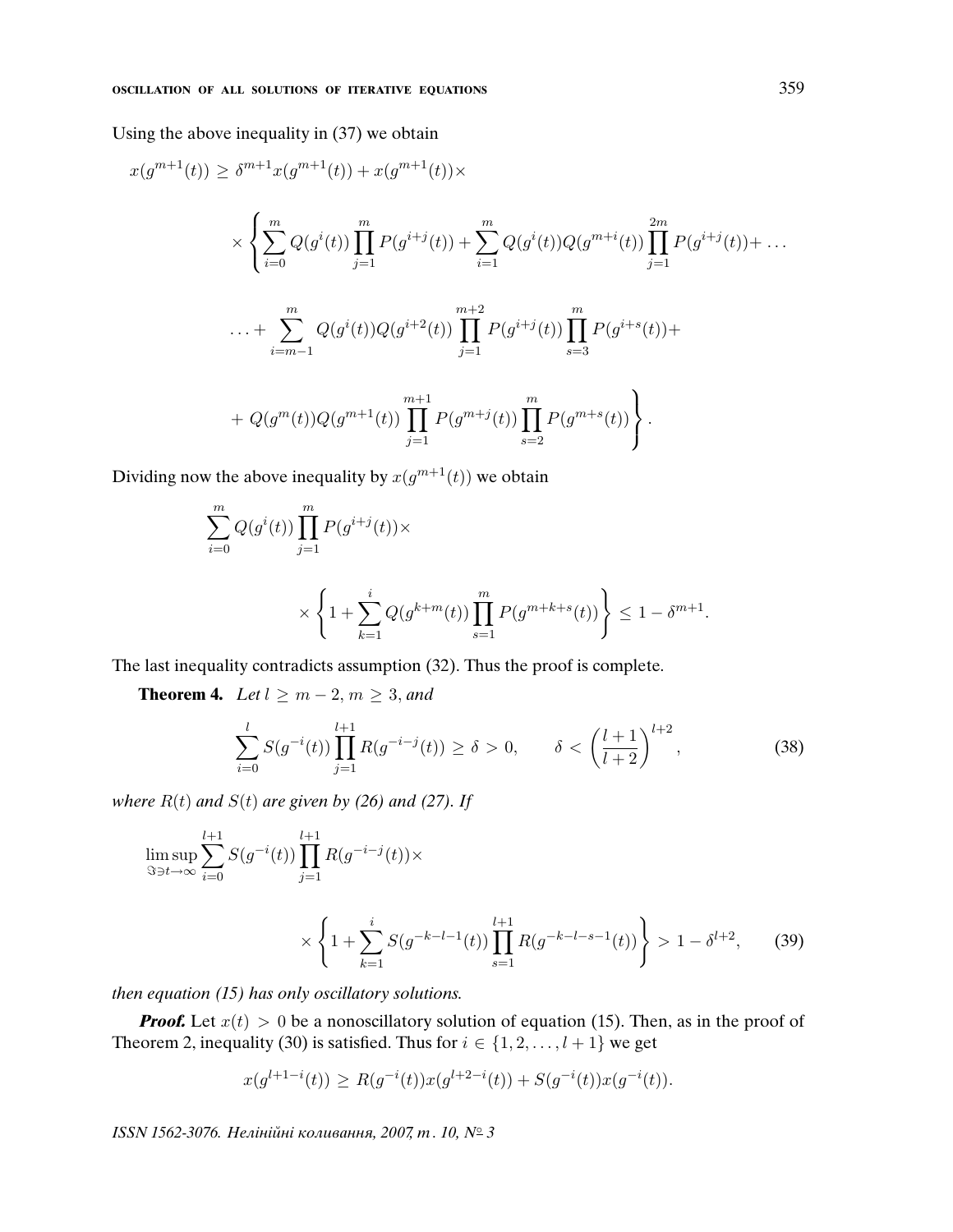Multiplying both sides of the above inequality by  $\prod^{l+1}$  $j=i+1$  $R(g^{-j}(t))$  and then summing from  $i = 1$ to  $l + 1$  we obtain

$$
x(t) \ge x(g^{l+1}(t)) \prod_{j=1}^{l+1} R(g^{-j}(t)) + \sum_{i=1}^{l+1} S(g^{-i}(t)) \prod_{j=i+1}^{l+1} R(g^{-j}(t)) x(g^{-i}(t)).
$$

Applying now inequality (30) we get

$$
x(t) \ge x(g^{l+2}(t)) \prod_{j=0}^{l+1} R(g^{-j}(t)) + S(t) \prod_{j=1}^{l+1} R(g^{-j}(t))x(t) +
$$
  
+ 
$$
\sum_{i=1}^{l+1} S(g^{-i}(t)) \prod_{j=i+1}^{l+1} R(g^{-j}(t))x(g^{-i}(t)).
$$

Further in the same way as in the proof of Theorem 3 from the above inequality we have

$$
x(t) \ge x(g^{l+2}(t)) \prod_{j=0}^{l+1} R(g^{-j}(t)) +
$$
  
+  $x(t) \left\{ \sum_{i=0}^{l+1} S(g^{-i}(t)) \prod_{j=1}^{l+1} R(g^{-i-j}(t)) +$   
+  $\sum_{i=1}^{l+1} S(g^{-i}(t)) S(g^{-l-1-i}(t)) \prod_{j=1}^{2l+2} R(g^{-i-j}(t)) + ...$   
+  $\sum_{i=l}^{l+1} S(g^{-i}(t)) S(g^{-i-2}(t)) \prod_{j=1}^{l+3} R(g^{-i-j}(t)) \prod_{s=0}^{l-2} R(g^{s-l-1-i}(t)) +$   
+  $S(g^{-l-1}(t)) S(g^{-l-2}(t)) \prod_{j=1}^{l+2} R(g^{-l-1-j}(t)) \prod_{s=0}^{l-1} R(g^{s-2l-2}(t)) \right\}.$  (40)

From assumption (38), in view of Lemma 4, we get

$$
R(t)x(g^{l+2}(t)) \geq \delta x(g^{l+1}(t)).
$$

Thus

$$
\prod_{j=0}^{l+1} R(g^{-j}(t))x(g^{l+2}(t)) \ge \delta^{l+2}x(t).
$$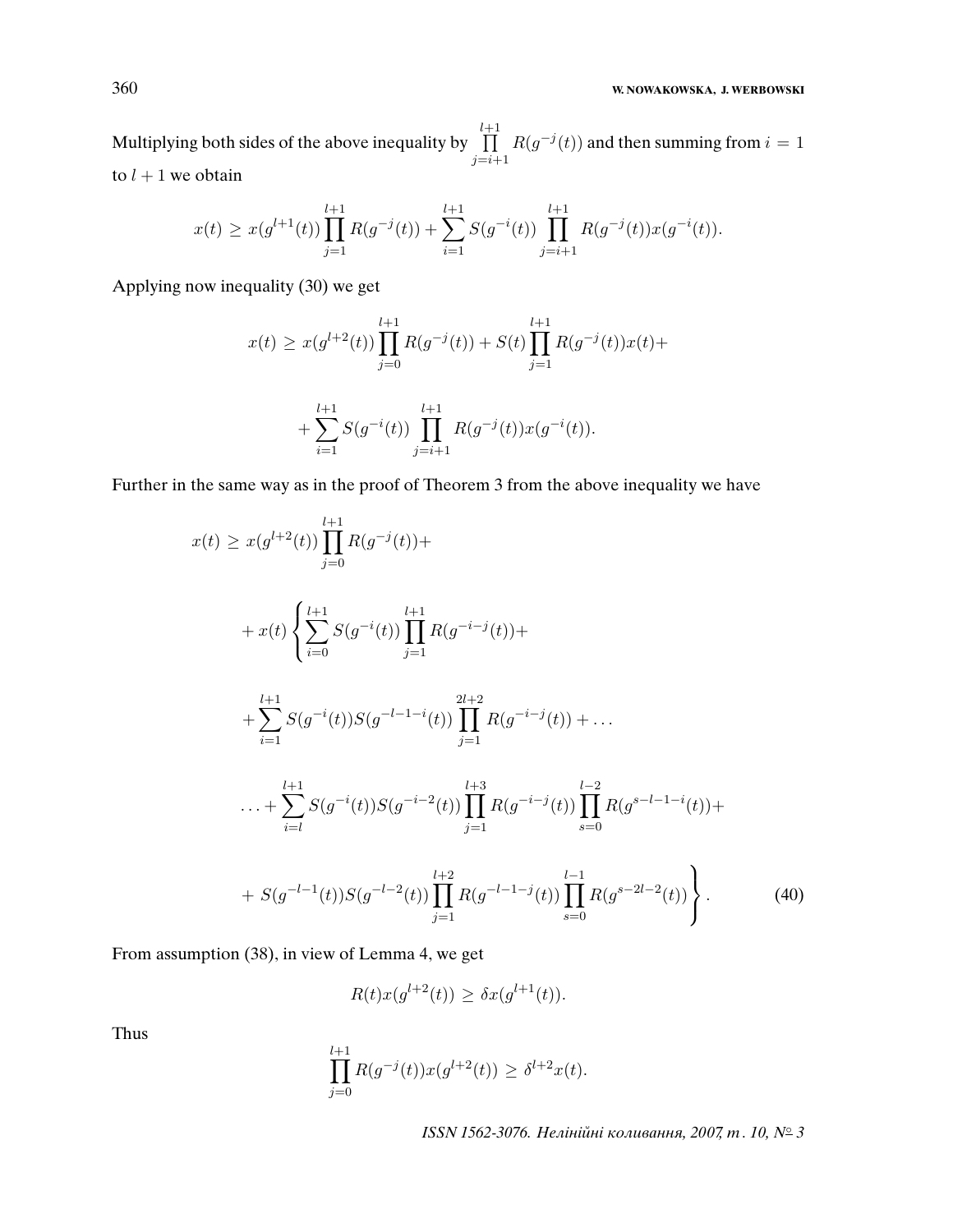Applying now the above inequality in (40) and dividing both sides of the obtained inequality by  $x(t)$  we obtain

$$
S(g^{-i}(t)) \prod_{j=1}^{l+1} R(g^{-i-j}(t)) \times \times \left\{ 1 + \sum_{k=1}^{i} S(g^{-k-l-1}(t)) \prod_{s=1}^{l+1} R(g^{-k-l-s-1}(t)) \right\} \le 1 - \delta^{l+2}.
$$

This contradicts assumption (39). Thus the proof is complete.

**3. Final remarks.** As it was mentioned, functional equations are a generalization of recurrence equations. So, from oscillation criteria given for the functional equations we also obtain sufficient conditions for oscillations of solutions of the recurrence equations. Consider a recurrence equation of the form

$$
x(n-1) = \sum_{i=1}^{m} A_i(n)x(n-i-1) + \sum_{j=0}^{l} B_j(n)x(n+j), \qquad l \ge 0, \quad m \ge 1.
$$
 (41)

Applying now the results obtained, for example, in Theorem 3 we obtain the following condition for equation (41). Let  $l \leq m$  and

$$
\sum_{i=0}^{m-1} Q(n-i) \prod_{j=1}^{m} P(n-i-j) \ge \delta > 0, \qquad \delta < \left(\frac{m}{m+1}\right)^{m+1},
$$

where

$$
P(n) = B_0(n) + \sum_{k=1}^{l} B_k(n) A_k(n + k + 1)
$$
\n(42)

and

$$
Q(n) = \sum_{k=1}^{m-1} A_k(n) A_{m-k}(n-k) + A_m(n).
$$
 (43)

If for  $l \leq m$ 

$$
\limsup_{n \to \infty} \sum_{i=0}^{m} Q(n-i) \prod_{j=1}^{m} P(n-i-j) \times \times \left\{ 1 + \sum_{k=1}^{i} Q(n-k-m) \prod_{s=1}^{m} P(n-m-k-s) \right\} > 1 - \delta^{m+1}, \quad (44)
$$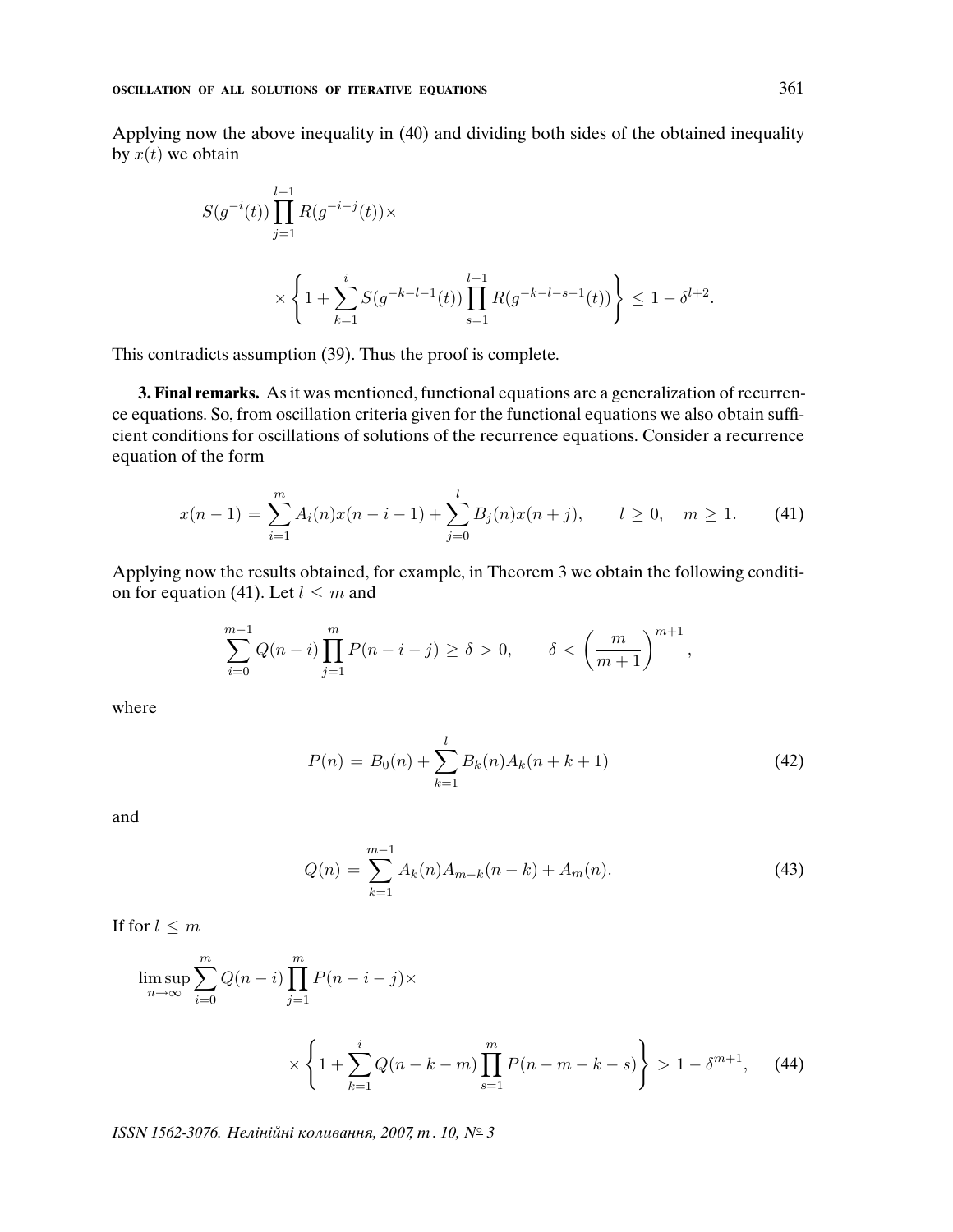then equation (41) possesses only oscillatory solutions.

Conditions similar to the above were presented by Chatzarakis and Stavroulakis [8] and Stavroulakis [13] for a difference equation of the form

$$
x(n+1) - x(n) + p(n)x(n-m) = 0, \qquad m > 0, \qquad n = 0, 1, 2, \dots,\tag{45}
$$

where  $p : \aleph \to \Re_+ \setminus \{0\}$ . From [8] and [13] it follows that if

$$
\liminf_{n \to \infty} \sum_{i=1}^{m} p(n-i) = \alpha \le \left(\frac{m}{m+1}\right)^{m+1}
$$

and one of the conditions

$$
\limsup_{n \to \infty} \sum_{i=1}^{m} p(n-i) > 1 - \frac{\alpha^2}{4},
$$
\n(46)

$$
\limsup_{n \to \infty} \sum_{i=1}^{m} p(n-i) > 1 - \alpha^m,
$$
\n(47)

or

$$
\limsup_{n \to \infty} \sum_{i=1}^{m} p(n-i) > 1 - \frac{\alpha^2}{2(2-\alpha)},
$$
\n(48)

hold, then all solutions of equation (45) oscillate. It was shown in [8] that for any m condition (48) is better than (46) and for  $m = 1, 2$  condition (48) implies (47), for  $m \ge 4$  condition (47) implies (48) but for  $m = 3$  conditions (47) and (48) are independent. Now we show that our condition (44), in many cases, is better than conditions (47) and (48). For  $m = 1$  condition (47) is better than (48), so it suffices to prove that condition (44) is better than (47). Let us consider an equation of the form

$$
x(n + 1) - x(n) + p(n)x(n-1) = 0, \qquad n = 0, 1, 2, \dots,
$$

where

$$
p(n) = \frac{4(2 + (-1)^n)}{19} + \frac{1}{n}.
$$

For this equation condition (44) is fulfilled but condition (47) is not satisfied because  $\alpha = \frac{4}{10}$ 19 and

$$
\limsup_{n \to \infty} p(n-1) = \frac{12}{19} < 1 - \alpha.
$$

Now let  $m = 3$ . In [8] it was shown that conditions (47) and (48) are independent because, for the difference equation

$$
x(n+1) - x(n) + p(n)x(n-3) = 0, \qquad n = 0, 1, 2, \dots,
$$
\n(49)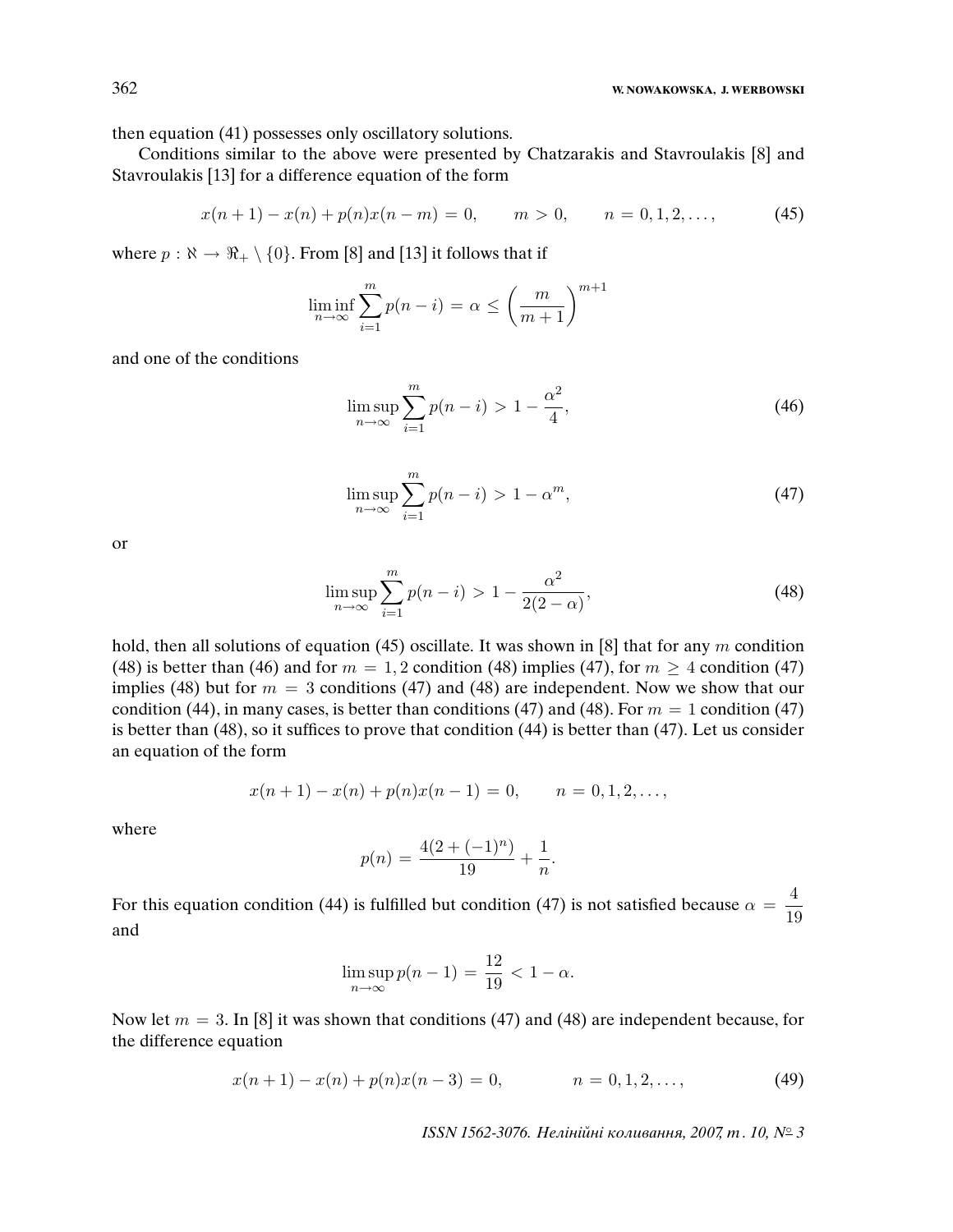where

$$
p(2n) = \frac{1}{10}
$$
 and  $p(2n+1) = \frac{1}{10} + \frac{6731}{10000} \sin^2 \frac{n\pi}{2}$ ,

condition (47) is satisfied and (48) is not but if, in equation (49),

$$
p(2n) = \frac{8}{100}
$$
 and  $p(2n+1) = \frac{8}{100} + \frac{744}{1000} \sin^2 \frac{n\pi}{2}$ ,

then condition (48) is fulfilled and (47) is not. Observe that our condition (44) for equation (49) of the form

$$
\sum_{i=0}^{2} p(n-i) \ge \delta, \qquad \delta < \left(\frac{3}{4}\right)^4,
$$

and

$$
\limsup_{n \to \infty} \sum_{i=0}^{3} p(n-i) \left\{ 1 + \sum_{k=1}^{i} p(n-k-3) \right\} > 1 - \delta^4
$$
 (50)

is satisfied for both sequences  $p(n)$  defined above. But if we take

$$
p(2n) = \frac{9}{100}
$$
 and  $p(2n+1) = \frac{9}{100} + \frac{632}{1000} \sin^2 \frac{n\pi}{2}$ ,

then conditions (47) and (48) are not satisfied but condition (50) is true. On the other hand, for  $m \geq 4$  it suffices to show that condition (44) is better than (48). For example, the difference equation

$$
x(n + 1) - x(n) + p(n)x(n - 4) = 0, \qquad n = 0, 1, 2, \dots,
$$

where

$$
p(5n) = p(5n + 1) = p(5n + 2) = p(5n + 3) = \frac{3}{40}
$$
 and  $p(5n + 4) = \frac{27}{40}$ 

has only oscillatory solutions since condition (44) is satisfied. However condition (48) is not fulfilled.

- 1. Agarwal R. P., Bohner M., Grace S. R., O'Regan D. Discrete oscillation theory. Hindawi Publ. Corporation, 2005.
- 2. Golda W., Werbowski J. Oscillation of linear functional equations of the second order // Funkc. ekvacioj. 1994. — **37**. — P. 221 – 227.
- 3. Nowakowska W., Werbowski J. Oscillation of linear functional equations of higher order // Arch. Math. 1995. — **31**.— P. 251 – 258.
- 4. Nowakowska W., Werbowski J. Oscillatory behavior of solutions of functional equations // Nonlinear Anal.  $-2001. -44. - P. 767 - 775.$
- 5. Nowakowska W., Werbowski J. Oscillatory solutions of linear iterative functional equations // Indian J. Pure and Appl. Math. — 2004. — **35**, № 4. — P. 429 – 439.